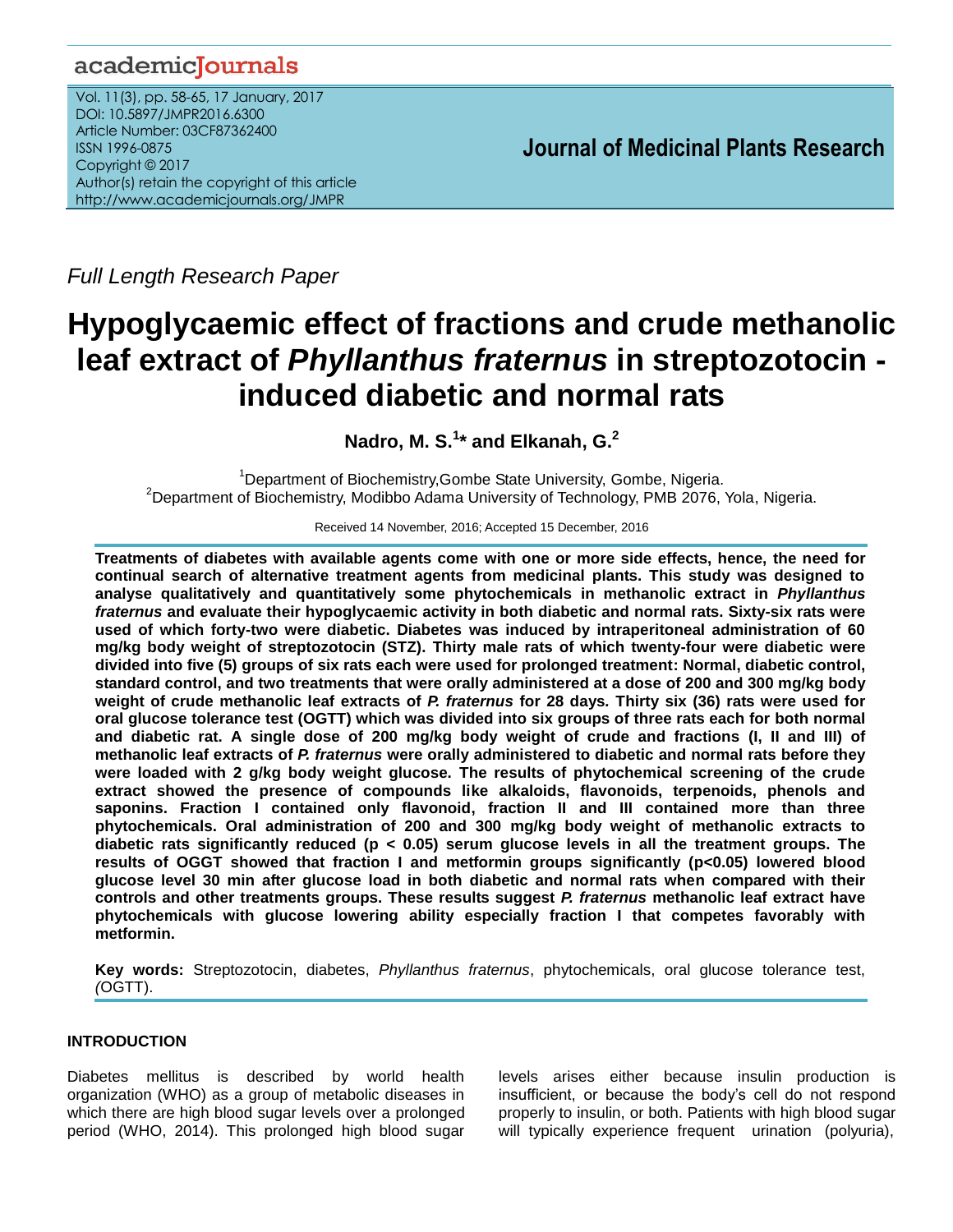increasingly thirsty (polydipsia) and distinctly hungry (polyphagia) (Hayat et al., 2010).

Diabetes can cause many complications if left untreated (WHO, 2013). Acute complications include diabetic ketoacidosis and non ketotic hyperosmolar coma (Kitabchi et al., 2009). Serious long-term complications include cardiovascular disease, stroke, kidney failure, foot ulcers and damage to the eyes (WHO, 2013). Management concentrates on keeping blood sugar levels as close to normal ("euglycemia") as possible, without causing hypoglycemia. This can usually be accomplished with a healthful diet, exercise, and use of appropriate medications (insulin in the case of type 1 diabetes; oral medications, as well as possibly insulin, in type 2 diabetes).In spite of these advances and effort made towards treating, managing, and perhaps preventing the health, economic and social effects of diabetes mellitus, the prevalence of the disease globally is on the increase. As of 2014, an estimated 387 million people have diabetes worldwide as contained in the report of International Diabetes Federation (IDF, 2014), with type 2 diabetes making up about 90% of the cases. This is equal to 8.3% of the adult population, with equal rates in both women and men (Vos et al., 2013). In the years 2012 to 2014, diabetes was estimated to have resulted in 1.5 to 4.9 million deaths per year respectively (WHO, 2013; IDF, 2014). The number of people with diabetes is expected to rise to 592 million by 2035 (IDF, 2014). The global economic cost of diabetes in 2014 was estimated to be \$612 billion [USD](http://en.wikipedia.org/wiki/USD) (IDF, 2013). Hence, there is an urgent need for new therapeutic drug with high efficacy, low cost, little or no side effects and wider availability if this trend must be reversed. Many plants have been studied in search for antidiabetic activity, some components isolated, but with respect to *P. fraternus,* there has been little scientific record to support its anti diabetic activity and to some extent, its active components.

*P. fraternus* belongs to the family Phyllanthaceae. It has been used in folk medicine for the treatment of liver, kidney and bladder problem, intestinal parasites and diabetes (The Wealth of India, 1995). Particularly *P. fraternus* herb is bitter in taste and reported to possess diuretic, hypotensive, hypoglycemic effect, antihyperlipemic, antihepatotoxic and anti oxidant activity (Calixto et al., 1998). An aqueous extract of the leaves lowers blood sugar level in normal and alloxan diabetic rabbits (Ramkrishnan et al., 1982). Different fractions of alcoholic extracts of aerial parts and root of *P. fraternus* were screened for antihepatotoxic activity on carbon tetrachioride (CCL4) induced liver damage (Ahmed et al., 1998). The aim of this study is to analyse qualitatively and quantitatively some phytochemical components of the *P. fraternus* methanolic leaf extract and its fractions

and to evaluate the hypoglycaemic efficacy of fractions of methanolic leaf extract of *P. fraternus* on streptozotocin – induced diabetic rats.

#### **MATERIALS AND METHODS**

#### **Plant material**

The plant material of *P. fraternus* Webster (Leaves) was collected in the month of May, around 6 am at Hayin gada, in Girei local Government area of Adamawa State which lies on geographical location 9° 21'53.19''North and 12° 33'28.33''East Google earth (2014). It was authenticated by a botanist in the Department of Biological Sciences, Modibbo Adama University of Technology, Yola, Adamawa State.

#### **Experimental animals**

Male albino rats (5 - 6 weeks) weighing 100 to 130 g numbering 66 were obtained from Veterinary Research Institute VOM, Jos, Plateau State and kept in plastic cages with 12 h dark/light cycle, fed with pelletized grower diet (Vital Feeds, UACN) and given water *ad libitum*. 30 rats were used for prolonged treatment (28 days) while 36 rats were used for OGTT (18 each for diabetic and normal rats).

#### **Equipments**

The following equipments were used; electronic balance (Golden mettle-2G2-USA), ACCU-CHEK Glucometer (GC-Roche Diagnostic-Germany) , ACCU-CHEK test strips (Roche Diagnostic-Germany), spectrophotometer (Vis spectrophotometer 721- PEC Medical USA), water bath (HH-2 B-Scientific), column (5cm diameter), silica gel/TLC- cards (Fluka- Germany).

#### **Chemicals**

Hexane, dichloromethane and methanol (Sigma-Aldrich Chemie GMbH, Germany), streptozotocin (Tocris Bioscience London), metformin, chloroform, silica gel (Sigma Aldrich-Germany). All other chemicals used were of analytical grade.

#### **Preparation of plant material**

The fresh plant material (leaf) was washed with tap water and shade dried for seven days. It was made into powder using mortar and pestle. The powdered plant material was used for the preparation of methanolic extract.

#### **Preparation of methanolic extract**

Methanolic extract was prepared by suspending 200 g of thepowdered sample in 2 L of methanol for 24 h with vigorous shaken intermittently, after which it was filtered and then concentrated at 55°C using a water bath (Ugwu et al., 2011).

\*Corresponding author. E-mail: msnadro@yahoo.com. Tel: +2348053472090.

Author(s) agree that this article remain permanently open access under the terms of the [Creative Commons Attribution](http://creativecommons.org/licenses/by/4.0/deed.en_US) [License 4.0 International License](http://creativecommons.org/licenses/by/4.0/deed.en_US)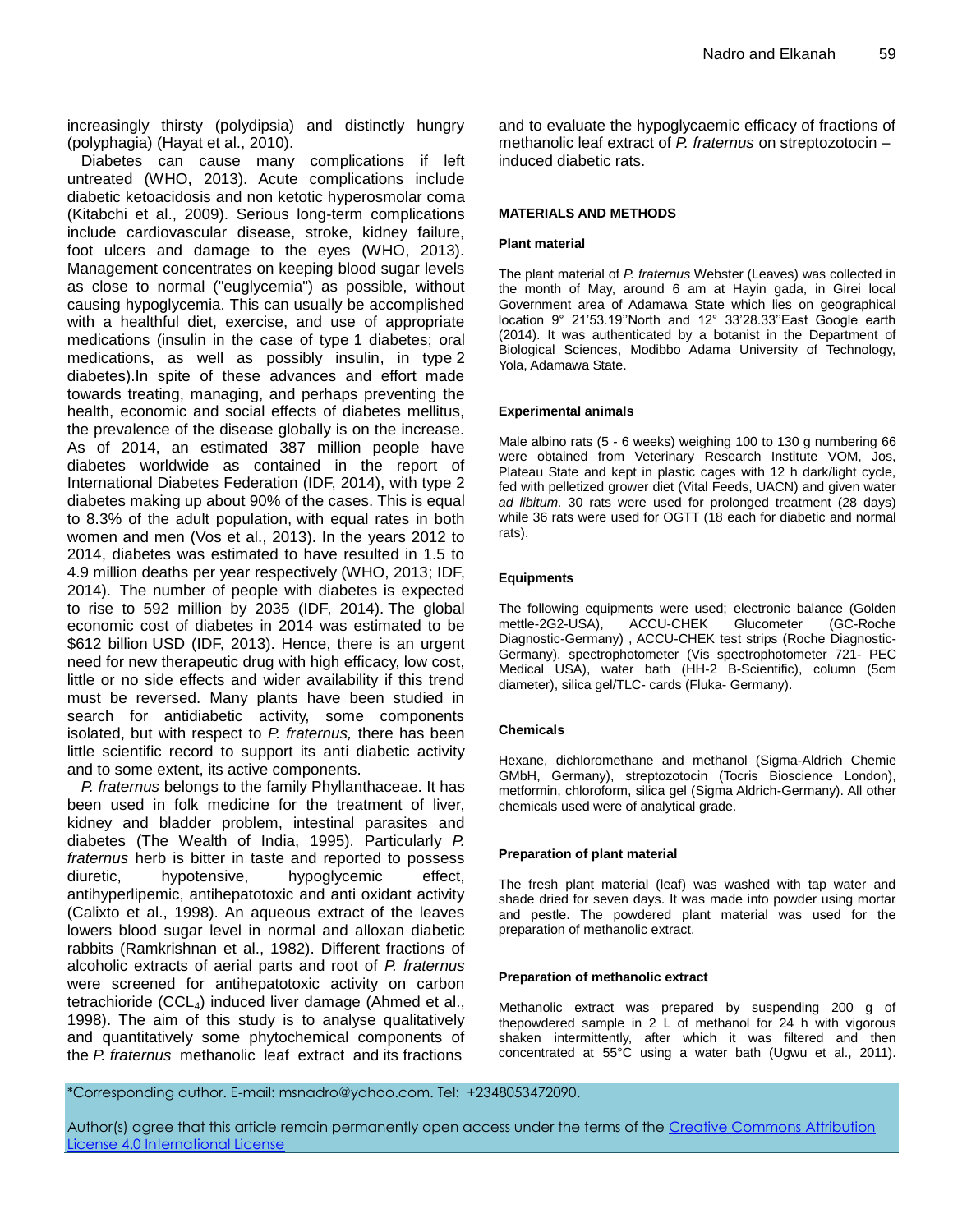| <b>Groups</b>              | Treatment                            |
|----------------------------|--------------------------------------|
| Group-A (Diabetic control) | No treatment                         |
|                            |                                      |
| Group-B (Standard control) | Metformin 5 mg/kg body weight        |
| Group-C (Fraction I)       | Fraction I (200 mg/kg body weight)   |
| Group-D (Fraction II)      | Fraction II (200 mg/kg body weight)  |
| Group-E (Fraction III)     | Fraction III (200 mg/kg body weight) |
| Group-F (Crude)            | Crude extract 200 mg/kg body weight  |

**Table 1.** OGTT following single administration of crude and fractions of methanolic leaf extract of Phyllanthus fraternus in diabetic rats.

**Table 2.** OGTT following single administration of crude and fractions of methanolic leaf extract of Phyllanthus fraternus in normal rats.

| <b>Groups</b>               | <b>Treatments</b>                    |
|-----------------------------|--------------------------------------|
| Group - A (Normal control)  | No treatment                         |
| Group- B (Standard control) | Metformin 5 mg/kg body weight        |
| Group-C (Fraction I)        | Fraction I (200 mg/kg body weight)   |
| Group-D (Fraction II)       | Fraction II (200 mg/kg body weight)  |
| Group-E (Fraction III)      | Fraction III (200 mg/kg body weight) |
| Group-F (Crude)             | Crude Extract 200 mg/kg body weight  |

#### **Fractionation of the extract by column chromatography**

Twenty gram (20 g) of the methanolic leaf extract was subjected to column chromatography for the isolation of the phytoconstituents. Slurry was prepared by dissolving 200 g silica gel in 600 ml hexane (Sarah and Ayesha, 2003).

The fractions were collected and labeled accordingly. Six fractions were obtained, but on subjecting them to thin layer chromatography (TLC), they were pulled together into three broad fractions based on the number of components and retention factor (RF) values of the components in each fraction. The resultant fractions were concentrated by placing them in an oven at a regulated temperature of 40°C. The dried fractions obtained were kept in air tight containers which were later used for OGTT.

#### **Qualitative phytochemical analysis**

The qualitative phytochemical screening of the extract was carried out as described by Harborne (1973), Nweze et al. (2004) and Senthilkumar and Reetha (2009). The plant extract was screened for carbohydrates, alkaloids, flavonoids, steroids, phenols, tannins, saponins, terpenoids, glycosides, and proteins.

#### **Induction of diabetes mellitus in rats**

All the rats were fasted overnight before the administration of Streptozotocin. Diabetes was induced in rats by intra-peritoneal injection of streptozotocin dissolved in distilled water at a dose of 60 mg/kg body weight (Al-Hariri et al., 2011). After the injection, the rats were allowed free access to food and water. To prevent fatal hypoglycemia due to massive pancreatic insulin release, rats were given 5% glucose solution water for next 24 h (Barry et al., 1997). The animals were tested after 72 h of streptozotocin administration. The rats with fasting blood glucose more than 300 mg/dl were considered diabetic and were used for the experiment (Akbarazadeh et al., 2007, Parthasarthy and Ilavarasan, 2009).

#### **Experimental design**

Evaluation of hypoglycaemic activity following long term treatment: 30 rats (6 normal and 24 diabetic) were divided into 5 groups of six rats each:

Group 1: Normal control

Group 2: Diabetic control

Group 3: Metformin 5 mg/kgb.w.

Group 4: Diabetic rats treated orally with 200 mg/kg body weight of methanolic leaf extract of *P. fraternus.*

Group 5: Diabetic rats treated orally with 300mg/kg body weight methanolic leaf extract of *P. fraternus*

Estimation of fasting blood glucose level was done on a weekly base for four weeks using a glucometer.

The effect of crude and fractions of methanolic leaf extract of *P. fraternus* on oral glucose tolerance test (OGTT) in diabetic rats is determined as shown in Table 1

The effect of crude and fractions of methanolic leaf extract of *P. fraternus* on oral glucose tolerance test (OGTT) in normal rats is determined as shown in Table 2.

After 30 min of fractions, metformin and crude extract administrations, the rats in all groups were given glucose (2 g/kg body weight). Glucose of blood sample from tail vein was estimated by using glucometer at 0, 30, 60, 90, 120 and 150 min.

#### **Administration of extracts**

The extract was administered orally using gastric tube on daily basis for 28 days (long term treatment) while in OGTT, it was a single administration.

#### **Statistical analysis**

Values obtained were expressed as mean  $\pm$  SEM and data were analysed using analysis of variance (ANOVA) with Bonferroni Post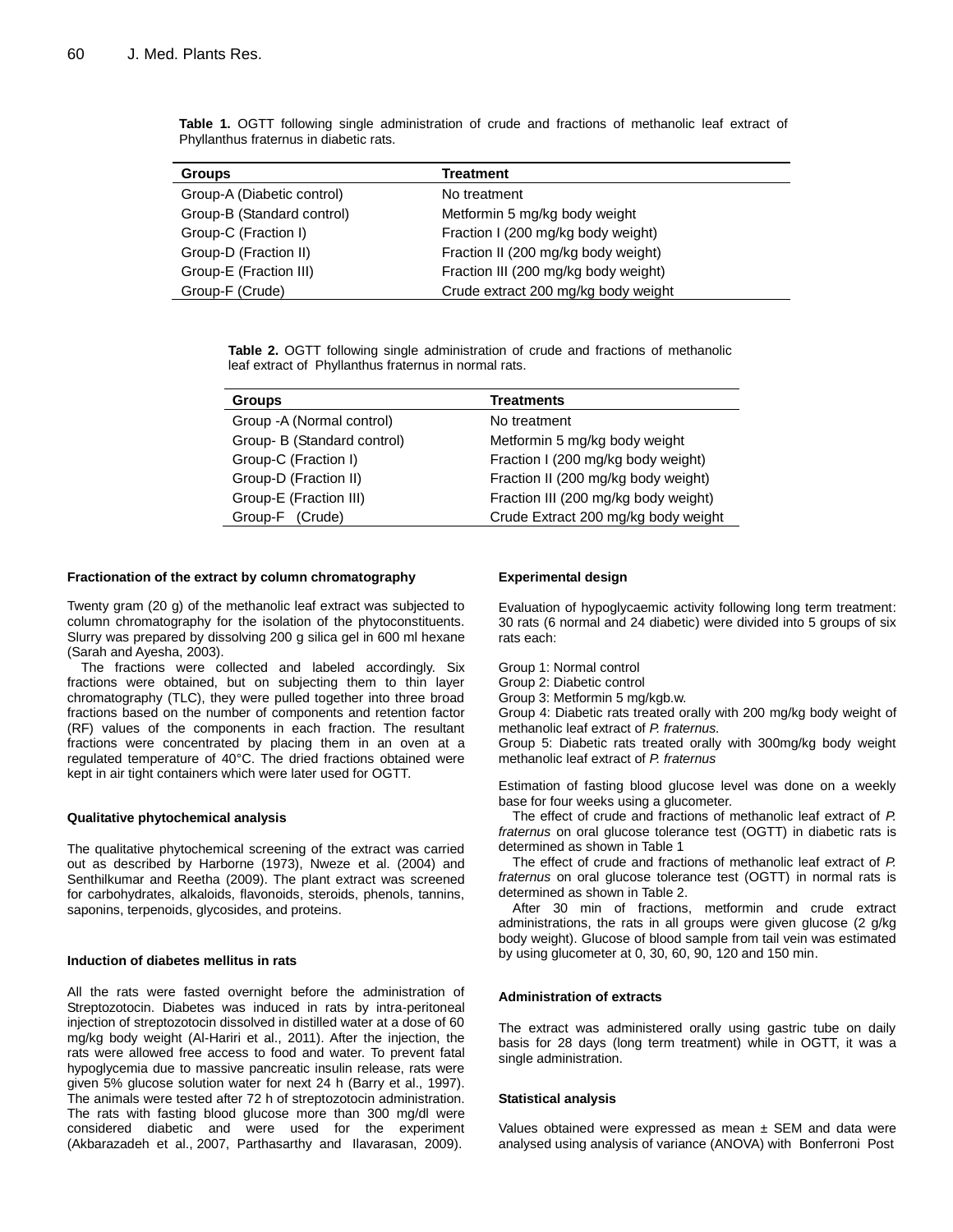| Phytochemical | Crude | <b>Fraction I</b> | <b>Fraction II</b> | <b>Fraction III</b> |
|---------------|-------|-------------------|--------------------|---------------------|
| Saponins      |       |                   |                    |                     |
| Tannins       |       |                   | ٠                  | $\ddot{}$           |
| Terpenoids    |       |                   |                    |                     |
| Flavonoids    |       |                   | -                  |                     |
| Alkaloids     |       |                   | ÷                  |                     |
| Glycosides    |       |                   |                    | -                   |
| Steroids      |       |                   | -                  |                     |
| Phenols       | ┱     |                   | ٠                  |                     |
| Protein       |       |                   |                    |                     |

**Table 3.** Some phytochemicals detected in fractions/crude methanolic leaf extract of *Phyllanthus fraternus.*

 $+$  = Present; - = absent.

**Table 4.** Concentrations of some phytochemicals in methanolic leaf extract of *P. fraternus.* 

| Phytochemical  | Concentrations (mg/g) |
|----------------|-----------------------|
| Saponins       | $136.00 \pm 0.02$     |
| <b>Tannins</b> | $37.20 \pm 0.02$      |
| Terpenoids     | $6.60 \pm 0.04$       |
| Flavonoids     | $159.20 \pm 0.05$     |
| Alkaloids      | $96.50 \pm 0.01$      |
| <b>Phenols</b> | $152.00 \pm 0.03$     |

Values are mean  $\pm$  SEM (n=3).

hoc test multiple comparison versus control groups with help of Statistical Package for the Social Sciences (SPSS) software version 21. The values p< 0.05 were considered significant (Duncan et al., 1977).

# **RESULTS AND DISCUSSION**

# **Qualitative phytochemical screening**

Results of the qualitative phytochemical screening of the crude/fractions of methanolic leaf extract of *P. fraternus*  are presented in Table 3.

# **Quantitative phytochemical estimation**

Results of quantitative estimation of some of the phytochemicals in *P. fraternus* methanolic leaf extract (Table 4)*.*

# **Effects of** *P. fraternus* **methanolic leaf extract on blood glucose level in streptozotocin-induced diabetic rats**

In prolonged treatments (28 days) (Figure 1), the fasting

blood glucose for all the treatments group (except normal control) were all slightly above 350 mg/dl on the initial day (day 0). However, the curve for diabetic untreated group was shown to be at relatively steady level throughout the treatment period. Other treatment groups have shown decrease in fasting blood glucose level from day 7 of treatments with metformin showing the most hypoglycaemic effect. Treatment with Methanolic extract at 300 mg/kg body weight was shown to have the same hypoglycaemic effect with metformin at day 21 of the treatment. On the final day of treatment (day 28), there was no significant difference among all the treatment groups with the fasting blood glucose level of all groups below 150 mg/dl.

# **Hypoglycaemic effects of fractions of methanolic leaf extract of** *P. fraternus* **in Streptozotocin induced diabetic rats**

The hypoglycaemic effects of the three fractions (F I, F II and F III) obtained were carried out in diabetic rats following a glucose load and from the result obtained (Figure 2), the blood glucose level increases rapidly in all the groups 30 min after commencement of the glucose tolerance test, but fraction one (FI) and the standard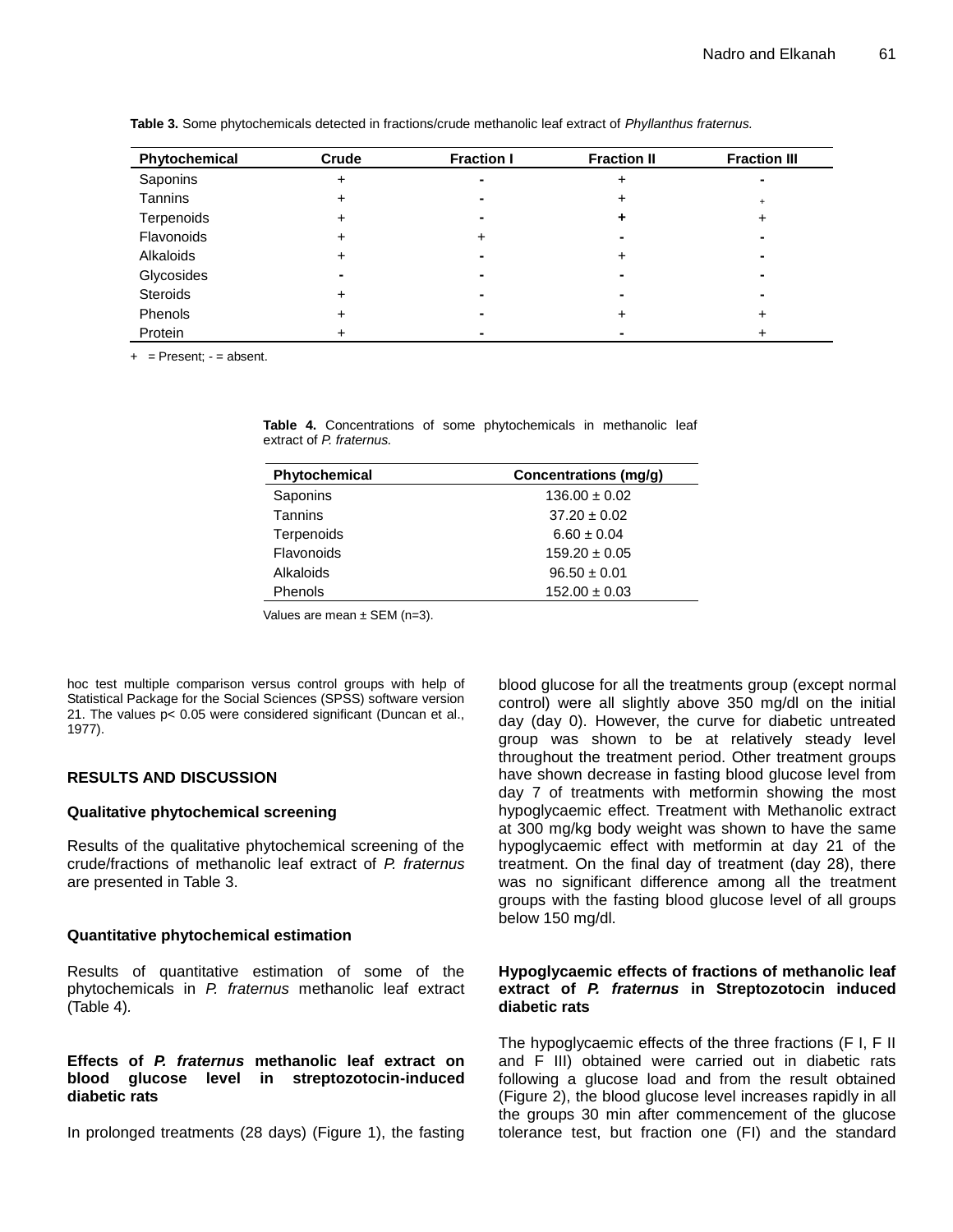

**Figure 1.** Effects of methanolic leaf extract of *P. fraternus* on fasting blood glucose level (mg/dl) in Streptozotocin - induced diabetic rats.



**Figure 2.** Effect of pre-treatment with 200 mg/kgbw of methanolic leaf extract of *P. fraternus*  on oral glucose tolerance test in STZ-induced diabetic rats.

control (metformin) were significantly lower at p<0.05 when compared against the diabetic control. There was

sharp fall in the glucose level in both metformin and FI treated groups with FI treated group giving the most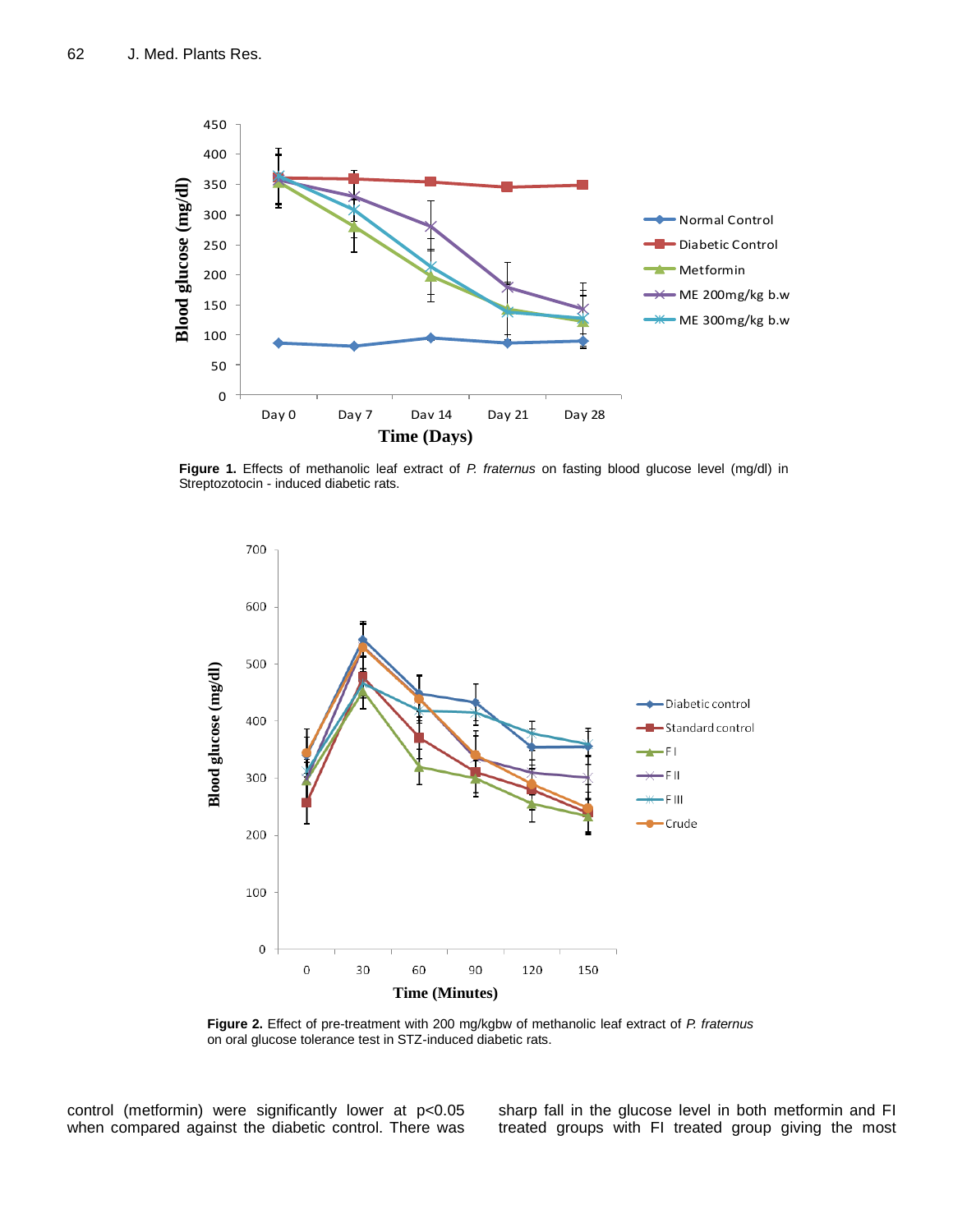

**Figure 3.** Effect of pre-treatment with 200 mg/Kgbw of methanolic leaf extract of *P. fraternus* on oral glucose tolerance test in normal rats.

glucose tolerance all through the test period followed by metformin. Fraction three (FIII) showed the least hypoglycaemic effect all through the period of the test, at 150 min, FIII and diabetic control showed no difference. On the other hand, crude extract and FII had similar effect at 90 min, but FII maintained a relatively steady level through the remaining period while the crude extract further decreases the glucose level. The crude extracts showed maximum hypoglycaemic effects at 150 min where it exerts similar hypoglycaemic effect with metformin and FI.

# **Hypoglycaemic effects of fractions of** *P. fraternus*  **extract in normal rats**

Treatments with different fractions of *P. fraternus* extract prior to glucose load in normal rats have shown positive hypoglycaemic effects after glucose load Figure 3. The control (untreated group) has shown a rapid increase in blood glucose in the first 60 min after glucose load before

showing gradual decrease at 90 min and finally going back almost to the initial value at 150 min.

Treatment with metformin (Standard control) and Fraction I prevented glucose induced hyperglycaemia 30 min after commencement of the glucose tolerance test. Treatment with metformin have significantly (p<0.05) lowered the blood glucose level at 30, 60 and 90 min of the tolerance test when compared with other treatments except for fraction I which in all cases showed similar hypoglycaemic effect with the standard control (metformin). More so, fraction I had significantly decreased blood glucose level ahead of the crude extract at 30, 60 and 90 min. All the treatment groups showed similar hypoglycaemic effect at 120 min differing significantly (p<0.05) against the normal control.

# **DISCUSSION**

Phytochemical screening of *P. fraternus* methanolic extract revealed the presence of alkaloids, flavonoids,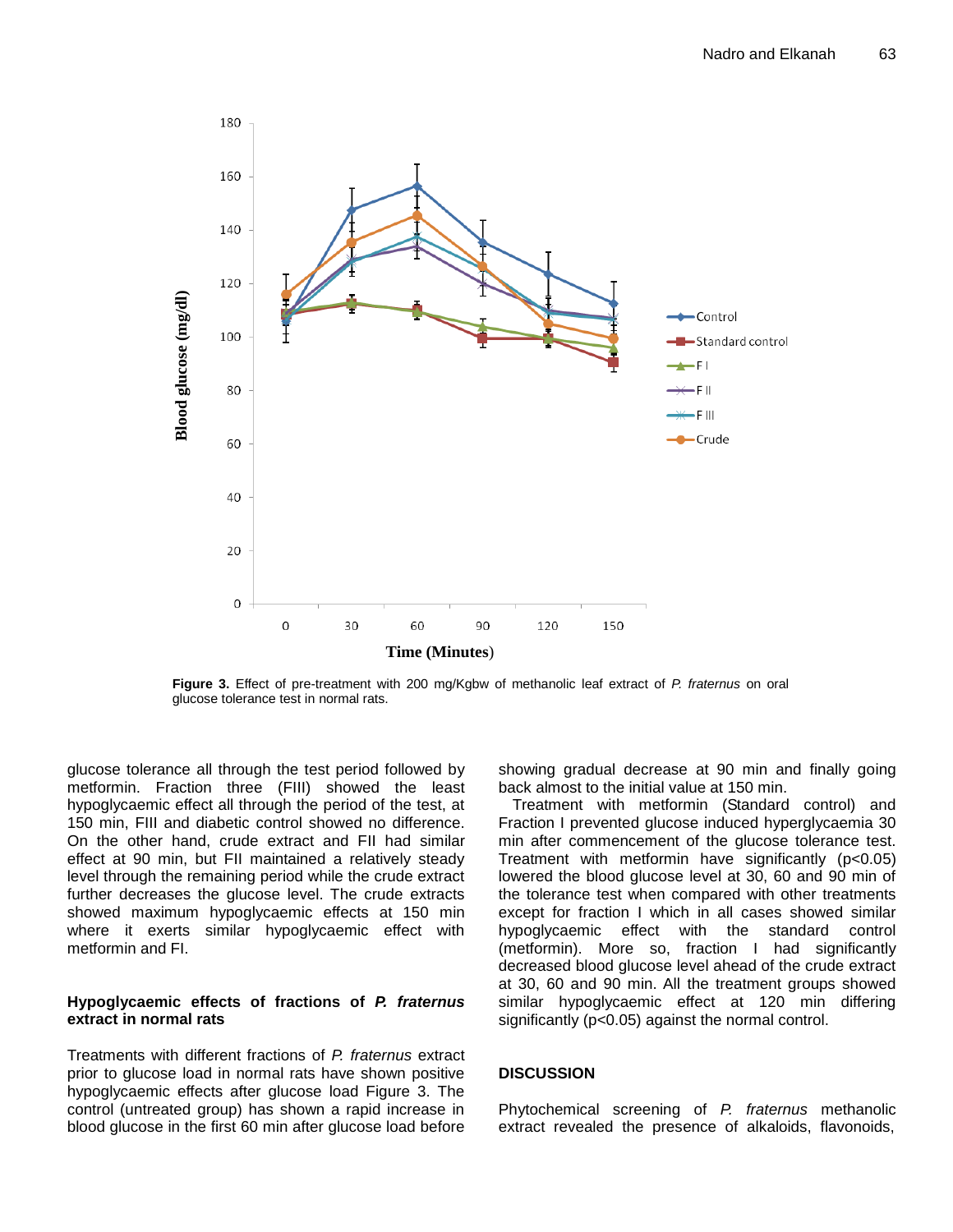tannins, saponins, steroids, phenols, carbohydrates, terpenoids and proteins. This finding is similar to the research findings of Matur et al. (2009) and Okokon et al. (2005). Plants are considered as biosynthetic laboratory

for a multitude of compounds that exert physiological effects (Garg et al., 2010). Earlier reported studies have already confirmed that flavonoids and tannins are the class of compounds which are responsible for several therapeutic activities (Garg et al., 2010; Iwu, 1983). Several Authors also reported flavonoids, sterols, alkaloids and phenolics as bioactive antidiabetic principles (Nadro and Onoagbe, 2012). Fortunately the leaf of *P. fraternus* contains all these bioactive antidiabetic principles in reasonable quantities.

Streptozotocin induced diabetes has been described as a useful experimental model to study the activity of hypoglycaemic agents (Paul et al., 2006). Blood glucose level was increased consistently and significantly in the diabetic untreated groups with relative stability after seven days. This rapid increment may be due to decreased glucose clearance as a consequence of a defect in glucose transport (Wi et al., 1998).

Prolonged treatment (28 days) with methanolic extract of *P. fraternus (*MEP) (200 and 300 mg/kg body weight) and metformin (5 mg/kg body weight) showed continual decrease of blood glucose, suggesting long term maintenance of blood glucose level in diabetic rats. Several medicinal plants have been reported to restore activity of key enzymes of glucose and glycogen metabolism which are strongly disturbed in streptozotocin diabetic rats (Eddouks et al., 2003, Sharma et al., 2010). Hypoglycaemic effect of MEP may arise from the inhibition of hepatic glucose production, or insulin signalling (Qin et al., 2003). Prasad et al. (2009) reported also that the hypoglycaemic action of the extract of herbal plants in diabetic rats may be possible through the insulinomimictic action or by other mechanism such as stimulation of glucose uptake by peripheral tissues, inhibition of endogenous glucose production or activation of gluconeogenesis in liver and muscles.

Fractions obtained from the fractionation of the methanolic extract of *P. fraternus* showed hypoglycaemic effects following a single dose administration at 200 mg/kg body weight in both normal and diabetic rats. Fraction one (F I) had significantly lowered blood glucose level 30 min after glucose load in oral glucose tolerance test in diabetic rats and had favourably competed against metformin all through the 150 min the test lasted. Similarly, in normal rats, FI was able to significantly prevent glucose induced hyperglycaemia better than the other fractions and much better than the crude extract. This suggests that the fractionation has helped to free the hypoglycaemic agent in fraction one (FI) which had consequently exhibited faster hypoglycaemic effect at 30 min even better than metformin (standard drug). Whereas the slow performance of the crude extract suggests that the hypoglycaemic agent is bound with other components

that required time to be freed up, hence the maximum effect coming after 2 h, probably, after digestion had taken place to free up the hypoglycaemic agent.

# **Conclusion**

From this study, it can be deduced that flavonoids from Fraction 1 of methanolic leaf extract of *P. fraternus* is a potent hypoglycaemic agent. Similarly, repeated oral administration of methanolic leaf extract of *P. fraternus*  was shown to evoke hypoglycaemic effect on the fasting blood glucose profile of streptozotocin induced diabetic rats. These results support the traditional usage of *P. fraternus* in the treatment of diabetes mellitus.

# **Conflicts of interests**

The authors have not declared any conflict of interests.

# **REFERENCES**

- Ahmed I, Adeghate E, Sharma AK, Pallot DJ, Singh J (1998). Effects of Momordica charantia fruit juice on islet morphology in the pancreas of the streptozotocin-diabetic rat. Diab. Res. Clin. Pract. 40(3):145-151.
- Akbarazadeh A, Norouzian D, jamshidi SH, Farhangi A, AllaVerdia A, Motidan SMA, Lame R (2007). Induction of diabetes by streptozotocin in rats. Indian J. Clin. Biochem. 22:69-64
- Al-Hariri M, Eldin TG, Abu-Hozaifa B, Elnour A (2011). Glycemic control and anti-osteopathic effect of propolis in diabetic rats. Diabetes, Metabolic Syndrome And Obesity: Targets and Therapy 4:377.
- Barry JAA, Hassan IAA, Al-Hakiem MHH (1997). Hypoglycemic and antihyperglycemic effect of *Trigonella foenum-graecum* leaf in normal and alloxan induced diabetic rats. *J.* Ethnopharmacol 58:149-154.
- Calixto JB, Santos ARS, Filho VC, Yunes RA (1998). A review of the plants of the genus *Phyllanthus:* Their chemistry, pharmacology and therapeutic potential. Med. Res. Rev*.* 18:225-258.
- Eddouks M, Jouad H, Maghrani M, Lemhadri A, Burcelin R (2003). Inhibition of endogenous glucose production accounts for hypoglycaemic effect of *Spergularia purpurea* in diabetic mice. Phytomedicine 10:594-599.
- Garg M, Garg C, Dhar VJ, Kalia AN (2010). Standardized alcoholic extract of *Phyllanthus fraternus* exerts potential action against disturbed biochemical parameters in diabetic animals. Afr. J. Biochem. Res*.* 4(7):188-190.
- Harborne JB (1973). Phytochemical methods. Chapman and Hall Ltd., London, 49:188
- Hayat SA, Siddiqui MS, Shaikh N (2010). Updates in the management of cutaneous manifestations of diabetes mellitus. World Appl. Sci. J. 8:394-399
- International Diabetes Federation (IDF) (2013). IDF Diabetes Atlas (6<sup>th</sup> ed). p. 7
- International Diabetes Federation. (IDF) (2014). Estimated healthcare expenditures due to diabetes in the North America and Caribbean. [Diabetes Atlas Update.](http://www.idf.org/diabetesatlas/update-2014)
- Iwu MM (1983). The Hypoglycaemic Property of *Bridelia ferruginae*. Fitoterapia 54:2-3.
- Kitabchi AE, Umpierrez GE, Miles JM, Fisher JN (2009). Hyperglyacaemic crises in adult patients with diabetes. Diabetes Care 32(7):1335-1343.
- Matur BM, Mathew I, Ifeanyi CIC (2009). Analysis of the phytochemical and *in vivo* antimalaria properties of *phyllanthus fraternus* Webster extract. New York Sci. J. 2(5):12-17.
- Nadro MS, Onoagbe IO (2012). Anti-hyperlipidaemic and antitoxidant